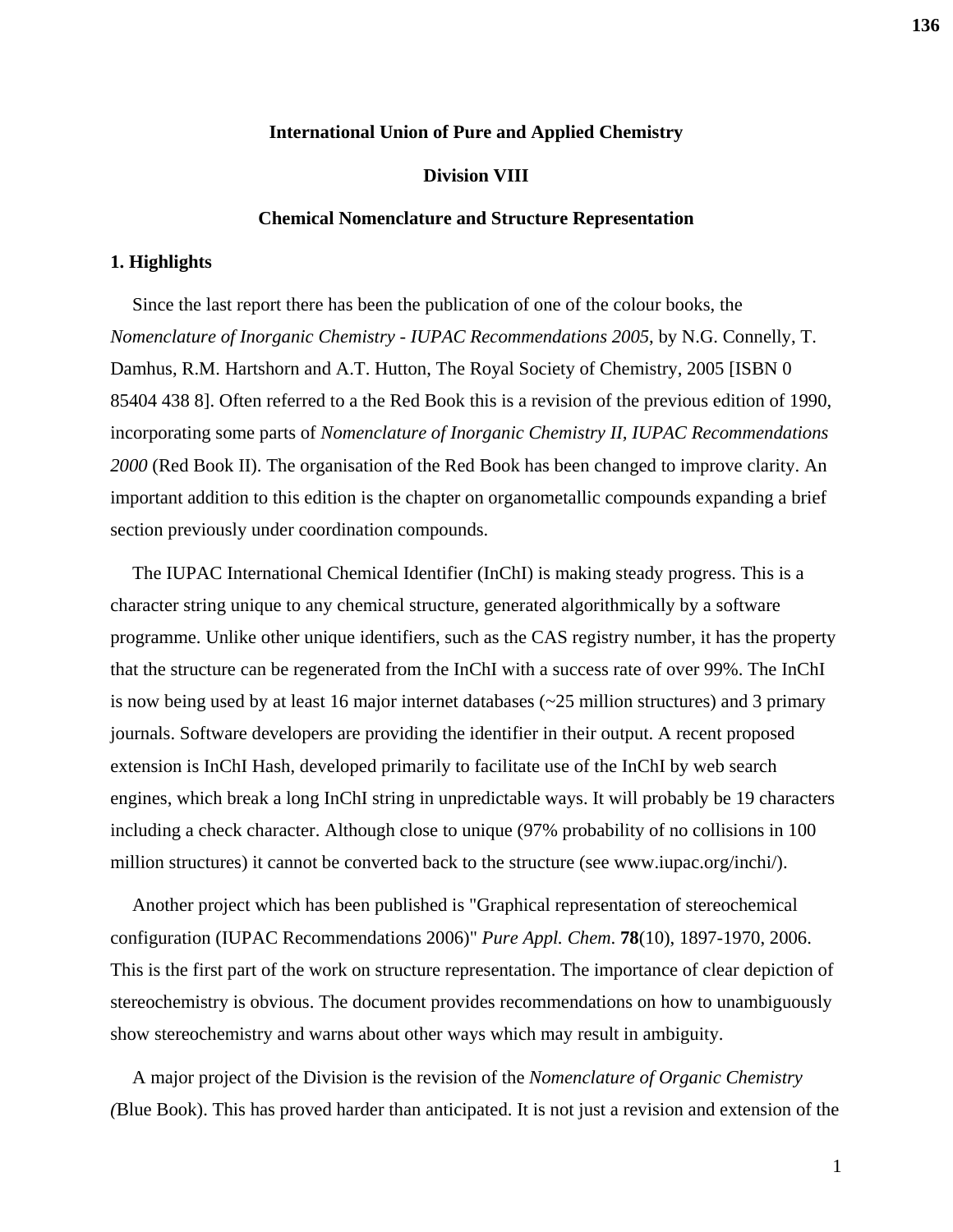existing books (*IUPAC Nomenclature of Organic Chemistry,* 1979, and *A Guide to IUPAC Nomenclature of Organic Compounds*, 1993) but also incorporates more recent recommendations published since 1993. However, for the first time, it also aims to provide, for those users who require it, a preferred IUPAC name out of the alternatives that are possible. Guidance on alternative methods of naming compounds are retained.

A number of projects are nearing completion. The "Extension of IUPAC rules for stereo descriptors to include coordination numbers 7-12" came to the conclusion a single recommendation could not be made and so it presented alternative appropriate methods for indicating the stereochemistry.

"Graphical representation standards for chemical structure diagrams" is the second part of the project on structure representation (for part 1 see above). It covers the drawing of structure excluding stereochemistry.

"Nomenclature of phosphorus-containing compounds of biochemical importance" is the revision of a 1976 document, improving presentation and adding a number of extensions to reflect recent developments. It is being supervised by the IUPAC-IUBMB Joint Commission on Biochemical Nomenclature, a sub-group of Division VIII. They provide chemical advise to the IUBMB work on enzyme nomenclature. They are also involved with "Recommendations for nomenclature and databases for biochemical thermodynamics", a revision of the 1994 document.

There are a number of projects which are joint with division IV. "Nomenclature of rotaxanes" is the first half of an old project. It deals with the discrete molecules, i.e. not including polymeric components. "Terminology and structure-based nomenclature of dendritic and hyperbranched polymers" and "Terminology and nomenclature of macromolecules with cyclic structures" are both nearly ready for publication.

An objective of the division is to extend the provision of a preferred IUPAC name from organic compounds to other compounds. The inorganic project has started work and it is hoped that a macromolecular project can be established.

The 1998 book intended for educational use *Principles of Chemical Nomenclature a Guide to IUPAC Recommendations* is to be revised to update it with changes arising from the new Red Book and draft Blue Book.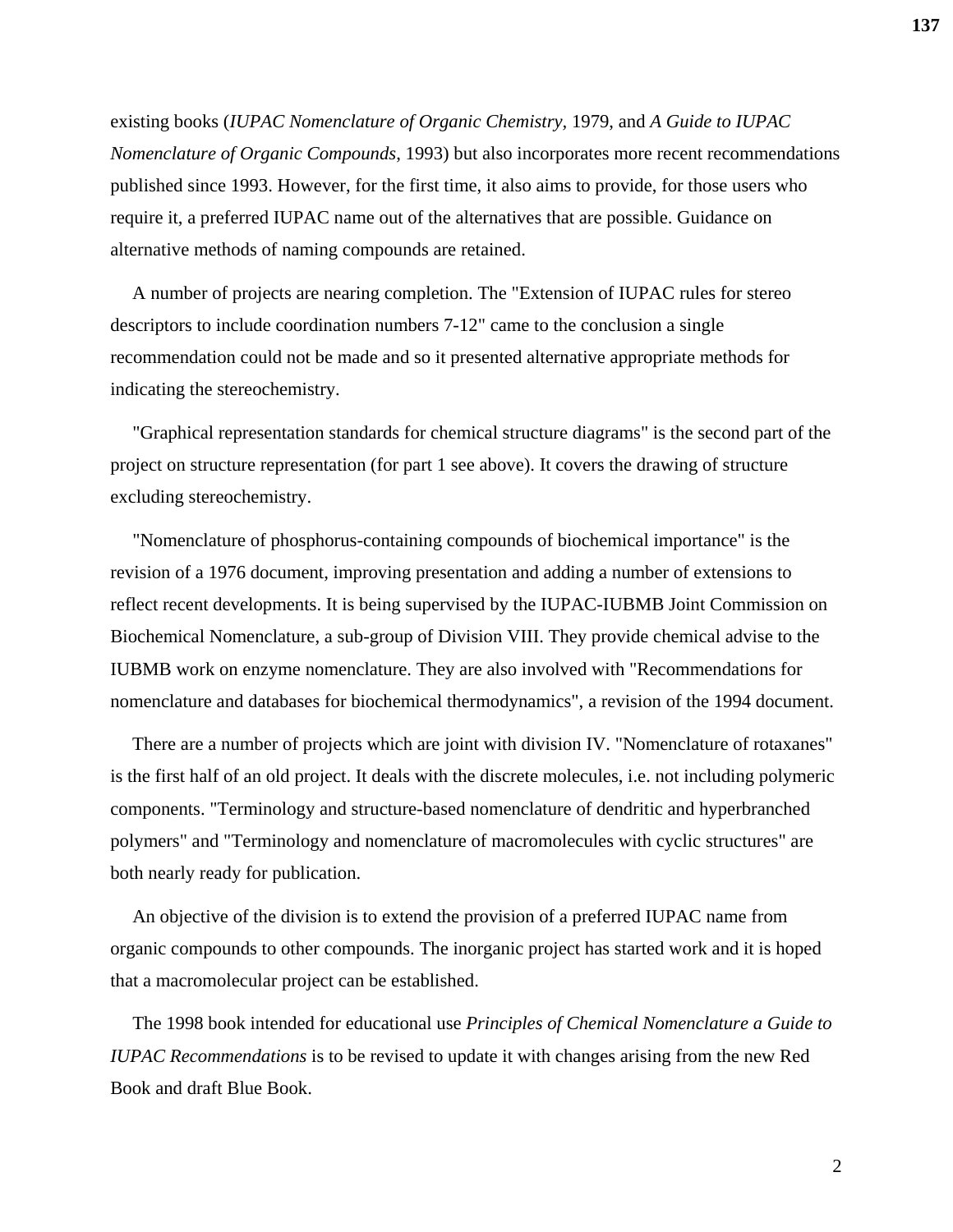Other projects that the Division are involved with are listed in section 4.

#### **2. Report on the work of the Division for the IUPAC Strategic Plan Long Range Goals**

**a**. Chemical nomenclature has implications in a wide range of disciplines. Unambiguous chemical names should be used in medicine, legal work, etc., as well as all sciences outside chemistry. Providing clear instructions for naming compounds, and which are available world wide to anyone who requires them, is an object of Division VIII.

**b.** Nomenclature is fundamental to the communication of research. The clear, unambiguous naming of compounds or drawing of their structures is a prerequisite for understanding. The Division is addressing both aspects. Representation of chemical databases on the Division committee help to ensure the widespread use of IUPAC nomenclature

**c.** Patents and other registration requirements often require preferred IUPAC names. The procedure for organic compounds has now been established, and there is a similar project for inorganic compounds. It is hoped to extend it to macromolecular compounds also.

**d.** Most nomenclature recommendations are available from the web. This has enabled world wide access even where the original publication is not readily available. The web version has then been used to translate recommendations into the local language.

**e.** The educational needs are particularly addressed by *Principles of Chemical Nomenclature a Guide to IUPAC Recommendations,* 1998. A revised edition is in preparation.

**f.** It is difficult to broaden the membership base of the division, as it is rare for a nomenclature expert in a special area to also have a broad knowledge of chemical nomenclature. However we do try to encourage the involvement of as wide a range of chemists as possible. Individual documents are of course very widely reviewed at the provisional stage.

## **3. Other substantive information.**

Since the last Council meeting the InChI project has been publicised by a number of presentations in Germany, Japan, Spain, UK and USA.

## **4. Tabular Material**

# **Publications**